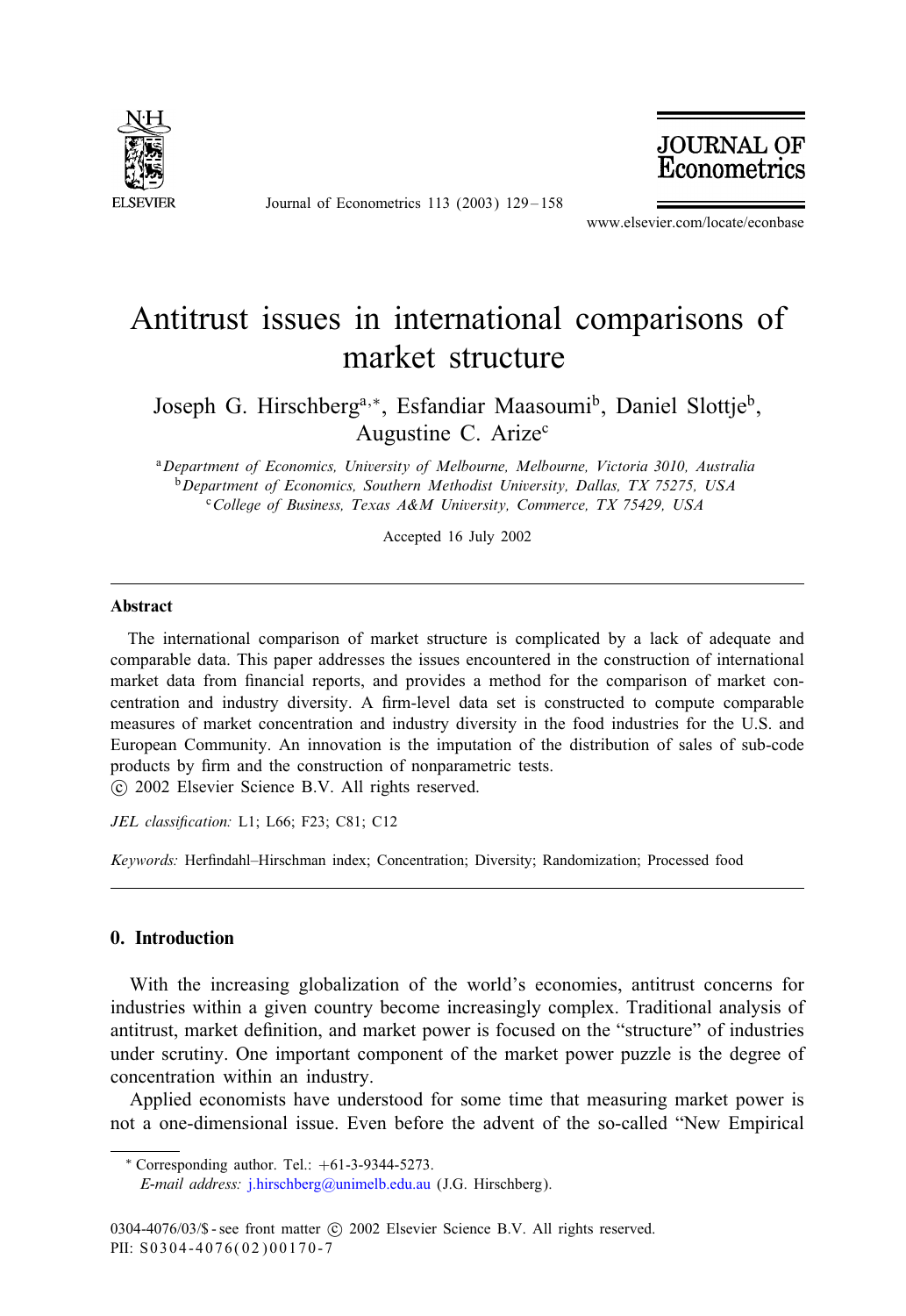#### 130 *J.G. Hirschberg et al. / Jou[rnal of Econometrics 113 \(2003](#page--1-0)) 129 – 158*

Industrial organization" (henceforth NEIO) in the early 1980s, economists working on these matters understood well that one could not simply look at any one aspect of industrial behavior in a given industry, and draw meaningful conclusions about the level of competitiveness therein. Bresnahan (1989, 1997) refers to the traditional empirical approach to analyzing competitiveness in a given market as the structure, conduct and performance paradigm (or the SCPP). That is, the traditional approach has been to define the relevant pro[duct and geographic markets](#page--1-0), and then to examine structure by looki[ng at the degree of concentration in](#page--1-0) the market and to look at pricing behavior to see if the firm(s) is (are) indeed pricing their outputs close to marginal cost. The implicit assumption in this body of work is that marginal cost is observable and measurable and that a reduced form analysis of structure and performance on cross-section data is sufficient, cf. Church and Ware (1997) for an initial critique of this approach. Church and Ware (1999, p. 239) note that under the SCP strategy, knowledge of market share is [an important element in ascertain](#page--1-0)ing the degree of market power within a given market.

The NEIO approach emphasizes the fact that in general, economic marginal cost is not observable. In addition, each industry has its own nuances which distin[guish](#page--1-0) [it](#page--1-0) [from ot](#page--1-0)hers and a "conduct [parameter" is](#page--1-0) an unknown to be estimated, not assumed in a cross-section model, cf. Bresnahan (1989, pp. 952–953). Bresnahan further notes that the NEIO approach focuses on the use of an econometric model for an individual industry, NOT on its reduced form and using data over time.

The NEIO approach has been applied in practice in several applications. Ellison (1994) builds on work by Porter (1983) to show that demand for a given product (they focus on railroads) can be assumed to be log-linear in price and takes the form

$$
\log(Q) = \alpha_0 + \alpha_1 \log(P) + \alpha_2 \log(L).
$$

In this model  $\alpha_1$  [is the elasticity](#page--1-0) of own price demand. The supply relationship can take the form

$$
P(1 + S_i w_i/\alpha_1) = MC,
$$

where  $S_i$  is the market share of the *i*th firm and  $w_i$  is a "conduct" parameter. As in Church and Ware (1999, p. 441), let  $\theta = S_i w_i$  in the expression above. Then,

$$
P(1+\theta/\alpha_1)=MC.
$$

Thus, within the NEIO framework, the elasticity of demand for the product and a firm's market share are important determinants of conduct and, ultimately, of a given firm's market power within that industry. It should be clear that regardless of one's beliefs about how to econometrically ascertain market power, a firm's market share, and ultimately the degree of concentration in an industry, are important considerations in the determination of market power in that industry.

Unfortunately, the paradigm of a firm controlled locally producing one product in a single market is rarely found and would most likely never be the case for all the firms in a market in a country that is integrated into the World Economy. In addition, even if the level of concentration is determined for the market of a particular product within a